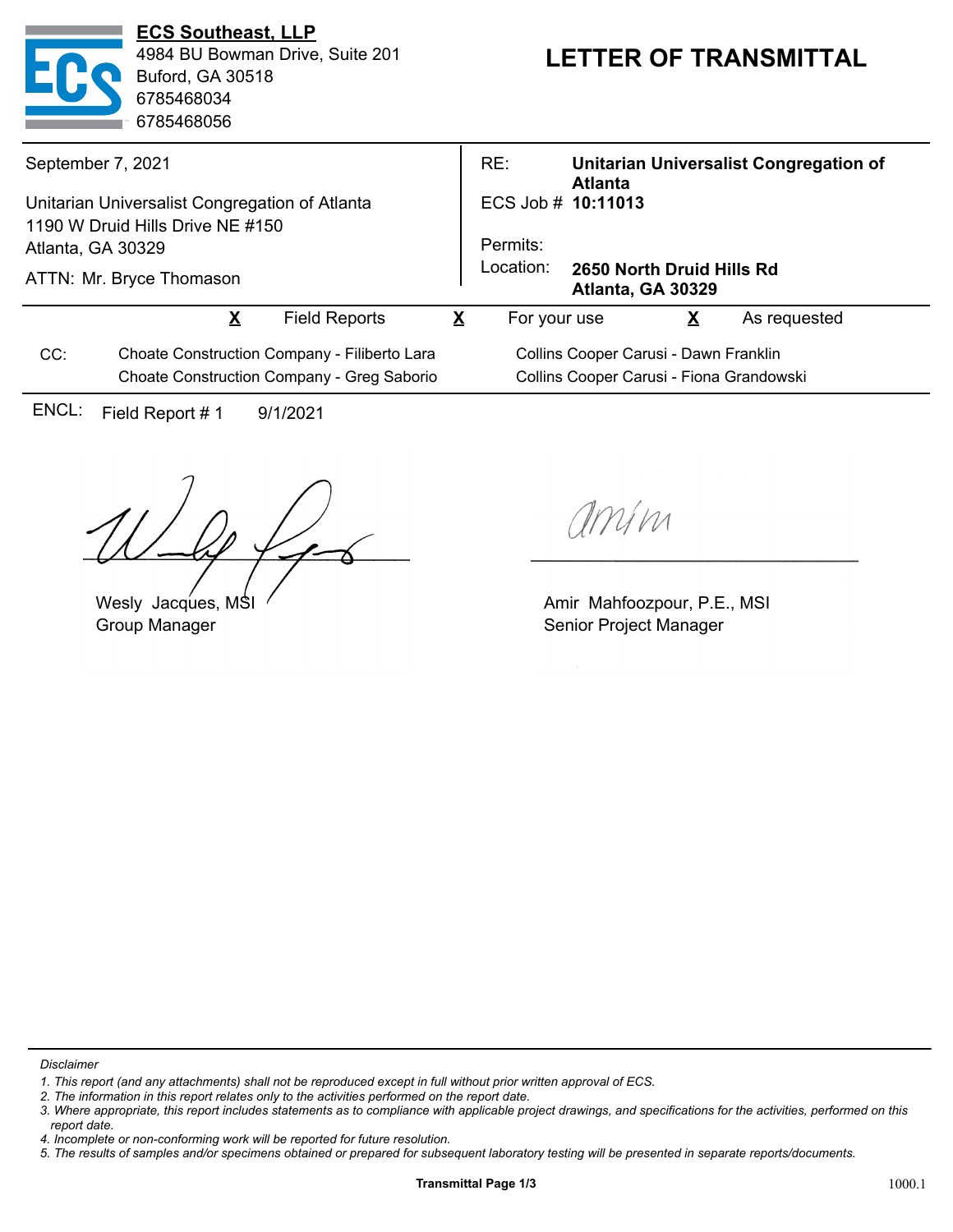|                                   | <b>ECS Southeast, LLP</b><br>Buford, GA 30518 | 4984 BU Bowman Drive, Suite 201<br>(678) 546-8034 [Phone]<br>(678) 546-8056 [Fax] | <b>FIELD REPORT</b><br>Project No.<br>10:11013 |                                     |                                        |                     |  |
|-----------------------------------|-----------------------------------------------|-----------------------------------------------------------------------------------|------------------------------------------------|-------------------------------------|----------------------------------------|---------------------|--|
| Project                           |                                               | Unitarian Universalist Congregation of Atlanta                                    |                                                | Report No.<br>Day & Date<br>Weather | 1<br>Wednesday 9/1/2021<br>80 °/ Sunny |                     |  |
| Location                          | Atlanta, GA                                   |                                                                                   | On-Site Time                                   | 0.75                                |                                        |                     |  |
| Client                            |                                               | Unitarian Universalist Congregation of Atlanta                                    |                                                | Lab Time<br>Travel Time*            | 0.25<br><u>1.50</u>                    |                     |  |
| Contractor                        | <b>None Listed</b>                            |                                                                                   |                                                | Total<br>Re Obs Time                | 2.50<br>0.00                           |                     |  |
| Remarks                           |                                               |                                                                                   |                                                |                                     |                                        |                     |  |
| Trip Charges*<br>Chargeable Items | 45.00                                         | Tolls/Parking*                                                                    | Mileage*                                       | Time of                             | Arrival<br>11:30A                      | Departure<br>12:15P |  |

\* Travel time and mileage will be billed in accordance with the contract.

**Summary of Services Performed (field test data, locations, elevations & depths are estimates) & Individuals Contacted.**

The undersigned arrived on site, as requested, to sample stormwater as requested by the contractor.

Upon arrival, there was no water on-site and an NPDES binder was dropped off.